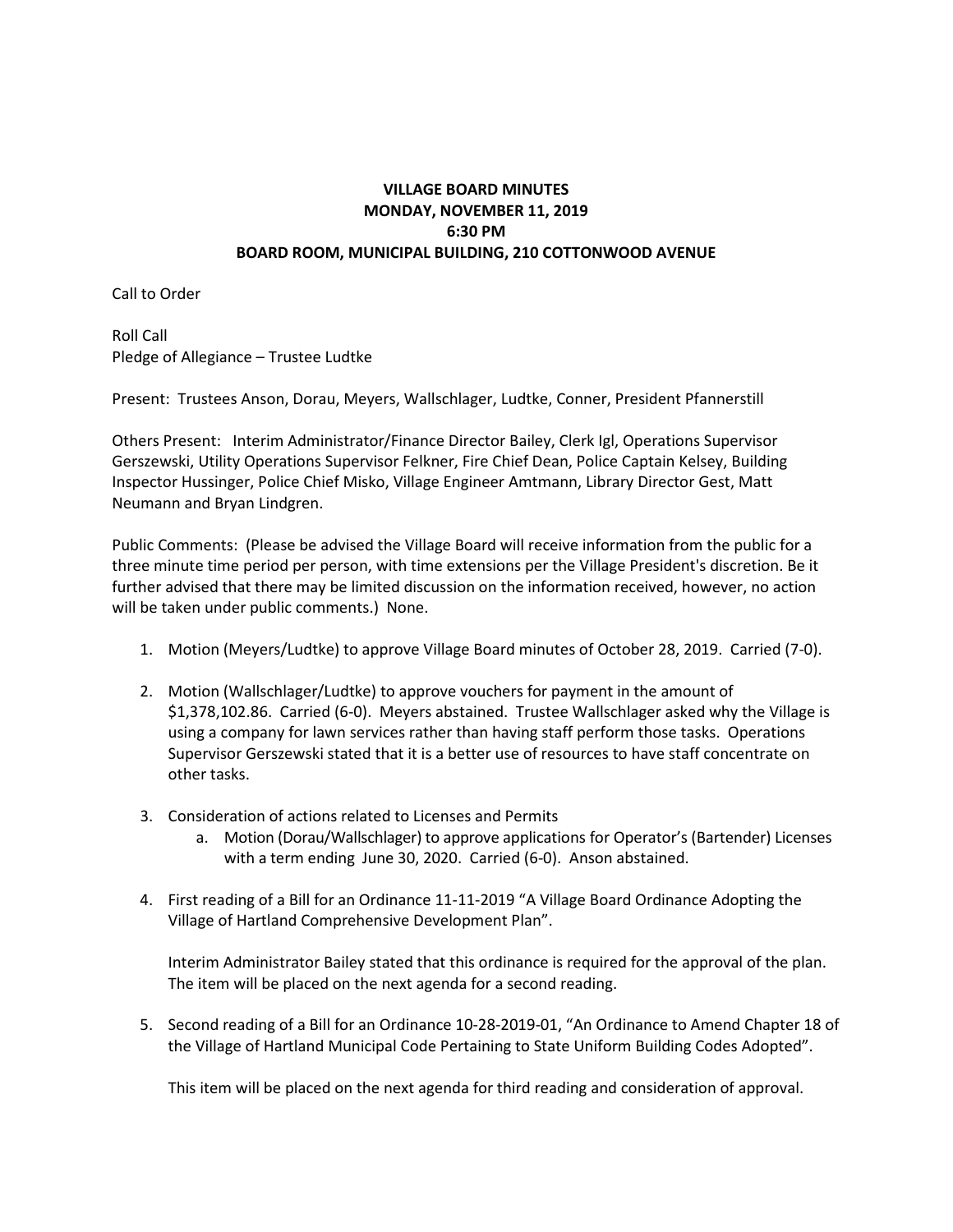6. Second reading of a Bill for an Ordinance 10-28-2019-02, "An Ordinance to Amend Chapter 18 of the Village of Hartland Municipal Code Pertaining to State Uniform Electrical and Plumbing Codes Adopted".

This item will be placed on the next agenda for third reading and consideration of approval.

- 7. Consideration of items related to the 2020 Village Budget as shown on Tab 1 Page 8 and Tab 31 Pages 1 and 2 of the 2020 Budget Book. All information after Tab 1 is for informational purposes only. These figures may be modified by the Village Board during final consideration at this meeting.
	- a. Discussion of 2020 Budget Interim Administrator Bailey stated that the proposed budget includes the skid loader and dump truck requested by DPW. He further stated that the Village did not have the total assessed value yet due to court actions taken but it is expected soon.
	- b. Motion (Anson/Pfannerstill) to approve the 2020 Municipal General Fund Budget in the amount of \$7,758,532 shown on Tab 1 Page 8 of the 2020 Budget Book (Roll call vote) All ayes.
	- c. Motion (Meyers/Dorau) to approve the 2020 Water Utility Budget in the amount of \$2,292,676 shown on Tab 1 Page 8 of the 2020 Budget Book (Roll call vote) All ayes.
	- d. Motion (Meyers/Dorau) to approve the 2020 Sewer Utility Budget in the amount of \$2,412,655 as shown on Tab 1 Page 8 of the 2020 Budget Book (Roll call vote) All ayes.
	- e. Motion (Ludtke/Dorau) to approve the 2020 TIF #4 Budget in the amount of \$320 as shown on Tab 1 Page 8 of the 2020 Budget Book (Roll call vote) All ayes.
	- f. Motion (Conner/Anson) to approve the 2020 TIF #5 Budget in the amount of \$7,924 as shown on Tab 1 Page 8 of the 2020 Budget Book (Roll call vote) All ayes.
	- g. Motion (Anson/Dorau) to approve the 2020 TIF #6 Budget in the amount of \$103,820 as shown on Tab 1 Page 8 of the 2020 Budget Book (Roll call vote) All ayes.
	- h. Motion (Conner/Ludtke) to approve the 2020 Debt Service Budget in the amount of \$1,697,035 as shown on Tab 1 Page 8 of the 2020 Budget Book (Roll call vote) All ayes.
	- i. Motion (Meyers/Dorau) to approve the 2020 Capital Improvements, Impact Fee and Special Revenue and other funds in the amount of \$3,609,982 for a total Village Expenditure budget in the amount of \$17,882,944 (Roll call vote) Carried 5-2. Ludtke and Conner voted nay.
	- j. Motion (Anson/Ludtke) to authorize a Downtown Business Improvement District assessment of \$74,800 as requested by the BID Board with approval of the BID's final expenditure budget held until consideration of the 2020 Operation Plan. (Roll call vote) All ayes.
	- k. Motion (Conner/Ludtke) to approve a Property Tax Levy in the amount of \$6,293,160 (Roll call vote) All ayes.
	- l. Motion (Dorau/Ludtke) to approve a general wage adjustment of 2% and the resulting 2020 Payroll Matrix Tab 31 Page 1 (Roll call vote) All ayes.
- 8. Discussion and consideration of a motion to approve the Agreement between Members of the Suburban Critical Incident Team for the purchase of an armored vehicle.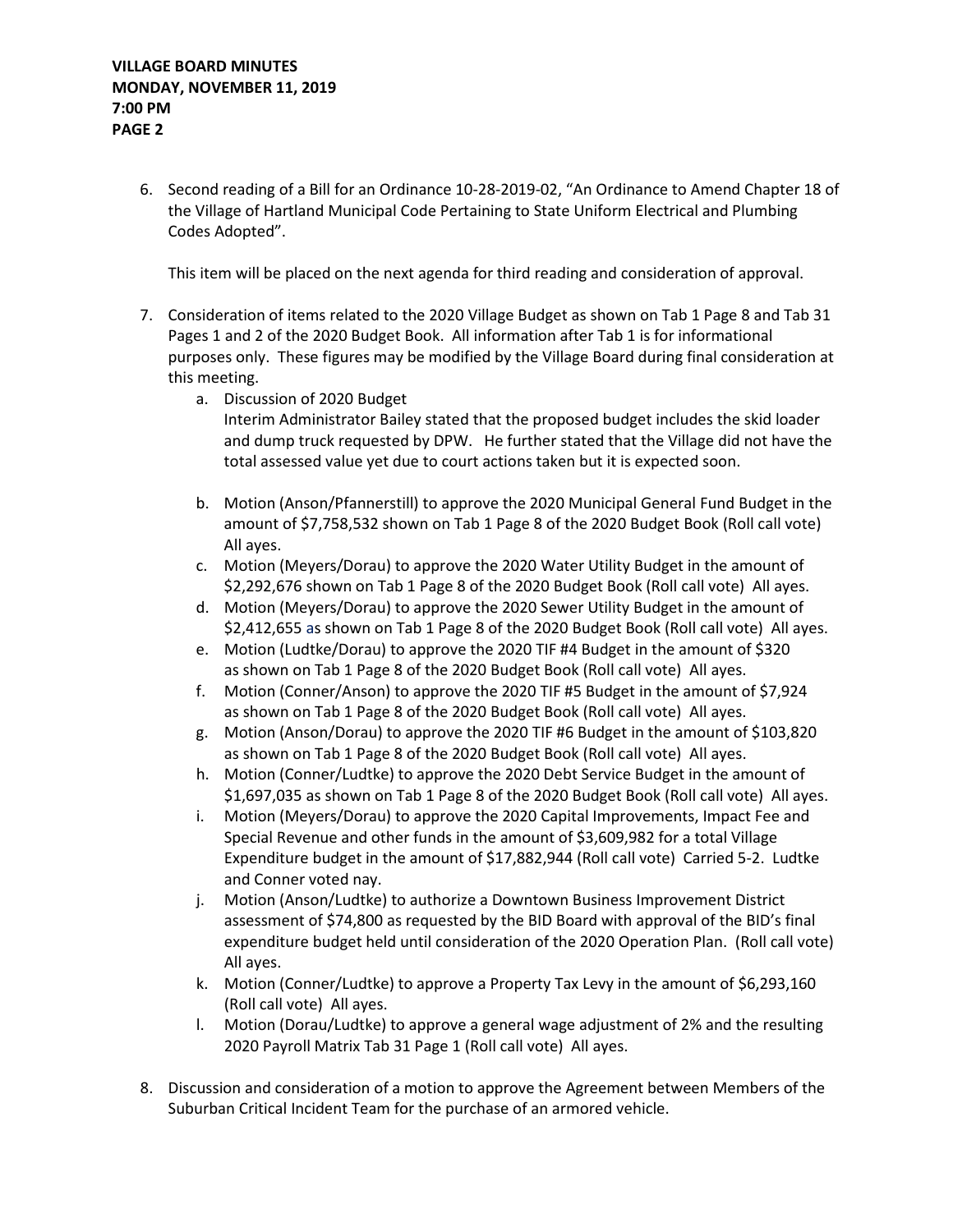Chief Misko stated that the agreement was reviewed by the Village Attorney. He stated that the total cost is anticipated to be approximately 50% of the original sum due to fundraising efforts. The team wants to order the vehicle as soon as possible as there is a significant lead time. Motion (Ludtke/Dorau) to approve the Agreement between Members of the Suburban Critical Incident Team for the purchase of an armored vehicle. Carried (7-0).

9. Discussion and consideration of a motion to approve the ordering and purchase of Police Department vehicles for delivery in 2020 and declaring the two 2016 Ford Explorers as surplus.

Chief Misko stated that the two 2016 vehicles being replaced will be sold on the Wisconsin surplus website. He stated that the new vehicles were included in the 2020 budget but that there is a 20-22 week lead time. If the vehicles are ordered now, they should arrive in spring. Trustee Ludtke asked for clarification on the vehicle pricing. Chief Misko stated that vendors agree to the pricing through the state bid plan. Motion (Conner/Dorau) to approve the ordering and purchase of Police Department vehicles for delivery in 2020 and declaring the two 2016 Ford Explorers as surplus and sold on Wisconsin Surplus. Carried (7-0).

10. Discussion and consideration of a motion to approve the Food Truck Policy.

Operations Supervisor Gerszewski stated that staff had asked the Park and Recreation Board to consider a food truck policy as there have been more requests for them in the parks during rental of shelters. It was stated that the policy limits the number per event. It was clarified that the hours of operation are for during an event and not past normal park closing hours. Motion (Ludtke/Conner) to approve the Food Truck Policy. Carried (7-0).

11. Discussion and consideration of a motion to approve the planting of street and subdivision trees.

Operations Supervisor Gerszewski stated that bids were requested from three contractors but only two responded. It was stated that subdivision trees are planted per the developer's landscape plan. Motion (Anson/Meyers) to approve the planting of street and subdivision tree planting contract with Johnson Nursery in the total amount of \$52,230.85 (\$16,036.49 for subdivision trees and \$36,194.36 for street trees). Carried (7-0).

12. Discussion and consideration of a motion to approve a contract for inspection services with Wisconsin Building Inspections, LLP.

Interim Administrator Bailey stated that he had sent requests for proposals to four building inspection firms. Motion (Meyers/Anson) to approve a three year contract for inspection services with Wisconsin Building Inspections, LLP. Carried (7-0).

13. Discussion and consideration of a motion to approve a design agreement with BSI (Building Service Inc.) for services related to remodeling of the Village Board room and Administration counter.

President Pfannerstill stated that there are two areas that need updating. He stated that the mechanical gate at the counter of the administration department is broken. Additionally,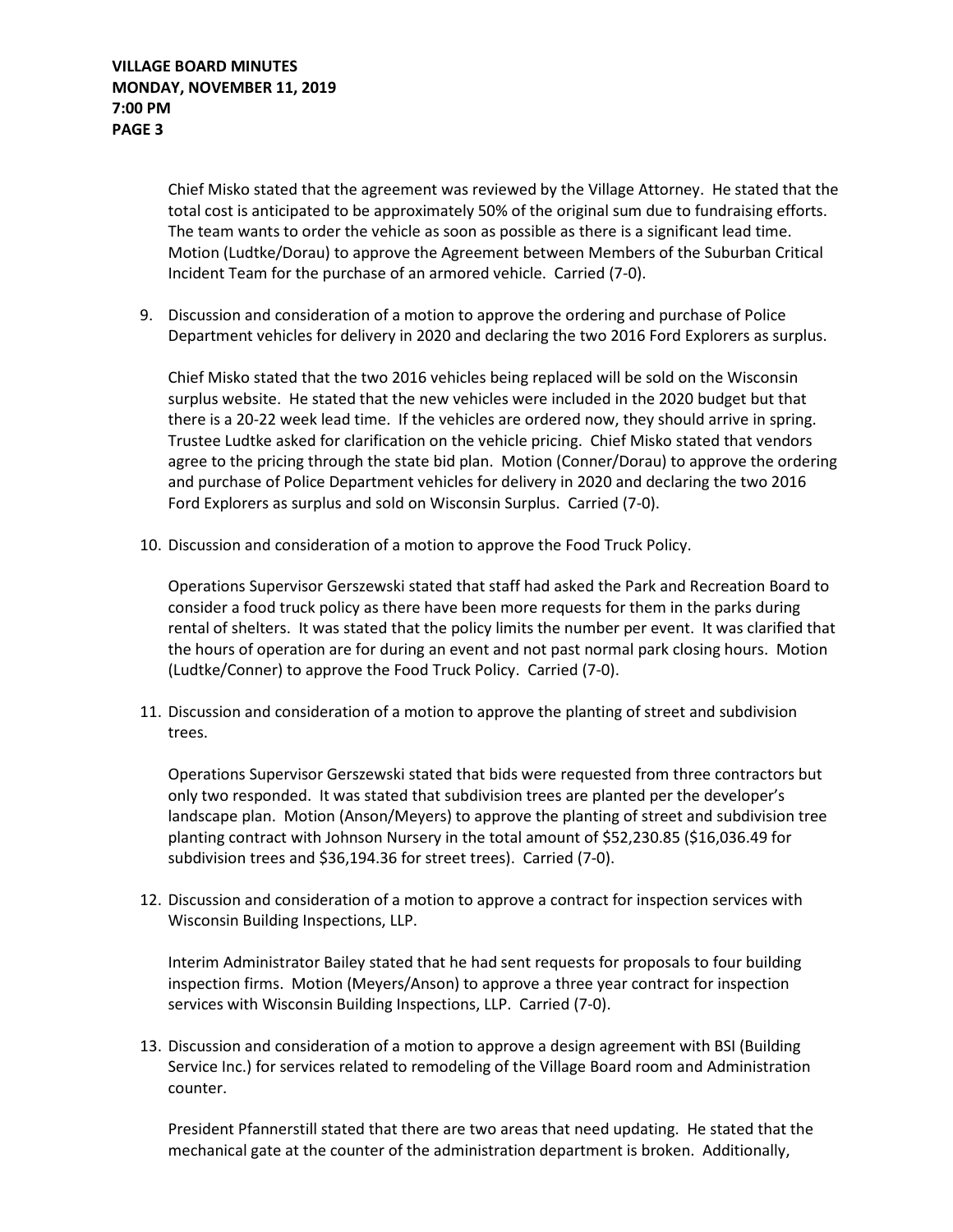security of the counter area needs to be improved. President Pfannerstill also commented that the Village Board room is outdated and in need of a remodel. After discussion, staff was asked to get at least three bids for design work on these projects.

14. Consider and take action to approve the hiring of the Buelow Vetter law firm, which specializes in employment matters, to assist and provide legal guidance to the Village Police and Fire Commission in connection with disciplinary charges against a member of one of the public safety departments under its jurisdiction.

President Pfannerstill stated that the Village Attorney represents the Village Board; however, a separate attorney is necessary to provide services to the Police and Fire Commission. Motion (Wallschlager/Anson) to approve the hiring of the Buelow Vetter law firm, which specializes in employment matters, to assist and provide legal guidance to the Village Police and Fire Commission in connection with disciplinary charges against a member of one of the public safety departments under its jurisdiction. Carried (7-0).

15. Discussion and consideration of placing photographs of elected officials and staff on the Village's website.

Interim Administrator Bailey commented that he has met resistance from staff about placing their photos on the Village's website. There was consensus among the Village Board members that they would place their photos on the site. Department heads were asked to discuss further with their staff members. It was requested that Village Board member photos be taken and placed on the Village website by April 15.

16. Discussion and consideration of creating a Village flag and updating the Village seal.

President Pfannerstill commented that he feels it is time to update the Village logo and possibly create a Village flag which could be based on the Village's history. Staff was asked to consider options including holding a design contest (reaching out to residents/students) or working with a marketing firm to create a design. Staff will begin looking at options.

17. Discussion and consideration of a motion to approve the purchase of RFID system for the library.

Library Director Gest stated that the system would be ordered once approved but would not be received until sometime in 2020. Motion (Dorau/Ludtke) to approve the purchase of the RFID system for the library. Carried (7-0).

18. Discussion and consideration of allowing Neumann Developments to start construction on identified lots without binder.

Matt Neumann stated that their request was due to the unusual weather as a contingency plan to start construction on stone roads rather than with a binder course in place. It was stated that there would be no occupancy permits issued until the roads are completed. It was stated that Neumann Developments has a letter of credit posted to guarantee completion of the project.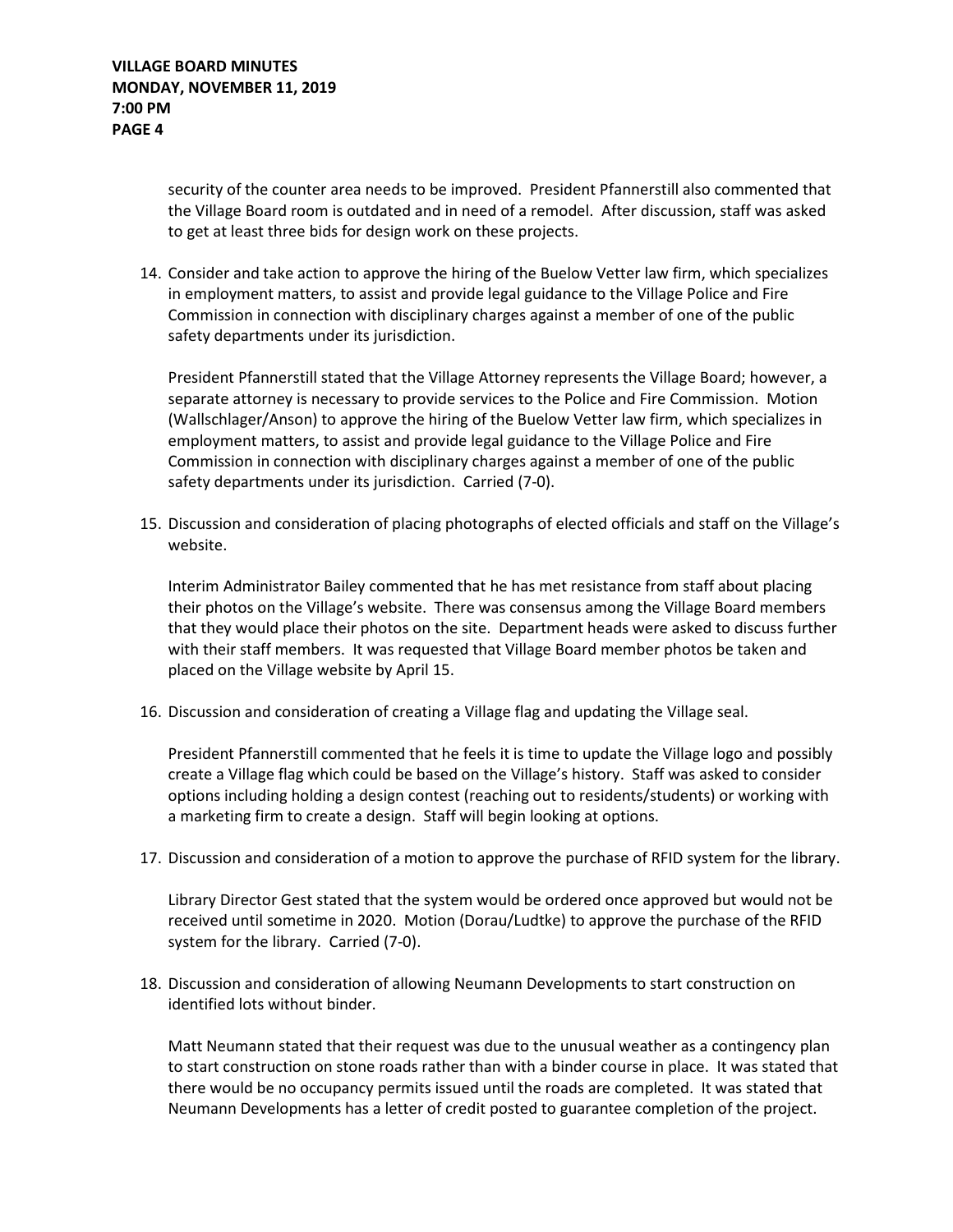Interim Administrator Bailey stated that historically Hartland has not allowed construction without binder in place. Village Engineer Amtmann stated that he would like to see the area get stabilized as much as possible and that there is a three step process in place to assist in making the decision whether to move forward with the binder course. He stated that there are three pages of contingency items that have been agreed to if construction is allowed without binder. It was stated that it will be a day by day situation over the next two weeks depending on weather conditions.

Interim Administrator Bailey stated that there are protections in the agreement that are to protect the Village. He further stated that the binder is usually required to allow public safety vehicle access. Chief Misko, Chief Dean, Building Inspector Hussinger, Operations Supervisor Gerszewski and Utility Operations Supervisor Felkner were asked whether they were comfortable with allowing construction to begin construction without binder and they agreed that they were.

After further discussion, motion (Meyers/Conner) to approve the contingency plan and allow building permits on the stone base in the event that they are unable to get the binder and curb in place this fall. Carried (6-1). Wallschlager opposed.

19. Announcements: The following individuals will be given an opportunity to make announcements at the meeting in regards to (1) activities taken since the previous meeting on behalf of the community, (2) future municipal activities, and (3) communications received from citizens. It is not contemplated that these matters will be discussed or acted upon. The following individuals may provide announcements: Village President or individual Village Board members or Village Administrator or other Village Staff members.

Trustee Ludtke extended a thank you to all veterans in honor of Veterans Day.

Trustee Dorau commented the VFW for their Veterans Day service.

Chief Dean also thanked veterans for their service. Further, he thanked the board and community for their support of the department including the purchase of the vehicle that was included in the list of vouchers. He stated that the department is experiencing savings in maintenance costs and that the trucks are more universal now.

20. Consideration of a motion to recess to closed session pursuant to State Statutes §19.85 (1) (c) for the purpose of considering employment, compensation or performance evaluation data of any public employee over which the governmental body has jurisdiction or exercises responsibility. [Roll Call Vote]

Motion (Ludtke/Dorau) to recess to closed session pursuant to State Statutes §19.85 (1) (c) for the purpose of considering employment, compensation or performance evaluation data of any public employee over which the governmental body has jurisdiction or exercises responsibility. [Roll Call Vote] All ayes. Adjourned to closed session at 8:28 p.m.

Respectfully submitted,